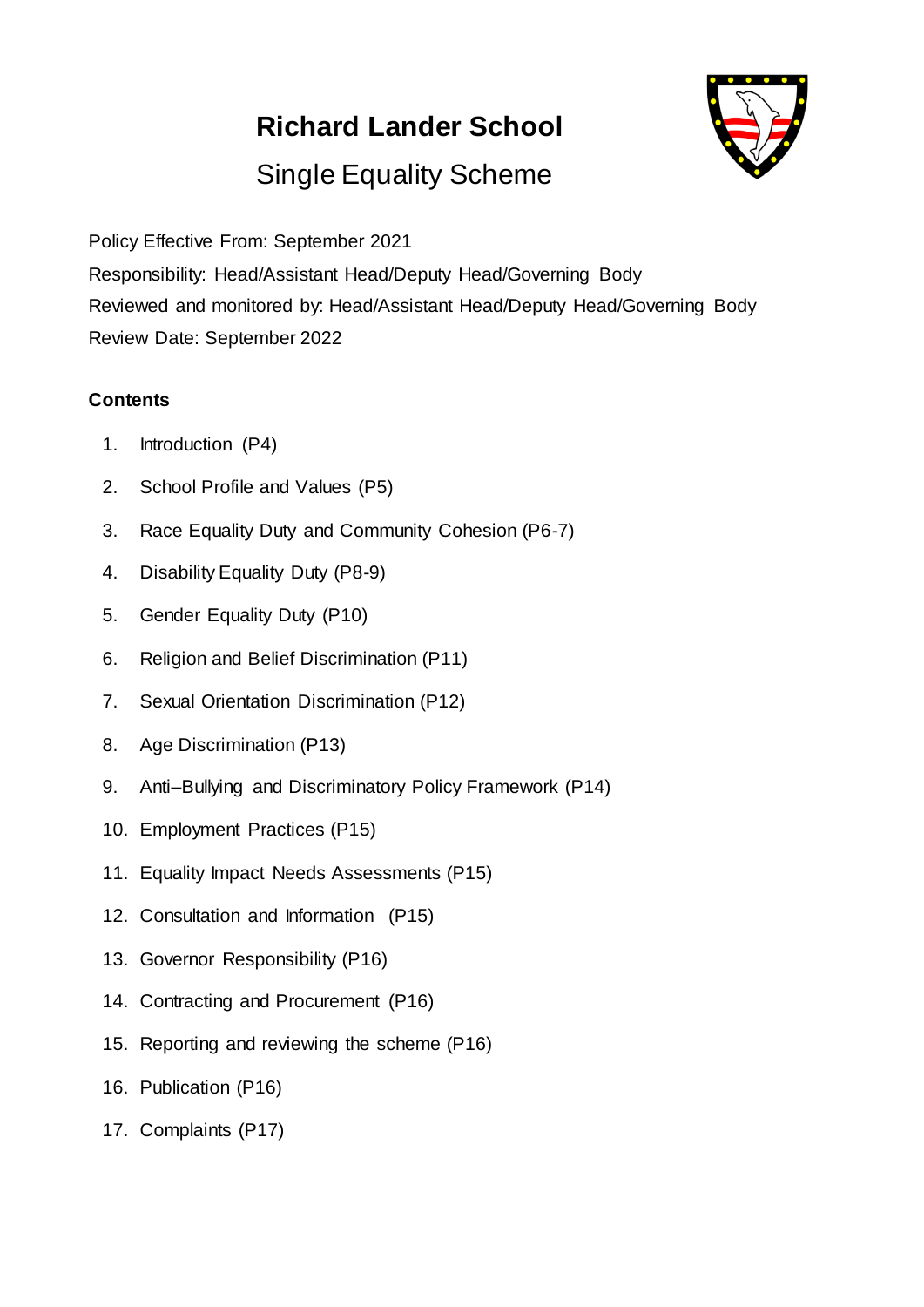#### **Forward**

Cornwall Council aims to be recognised as a leader of diversity and equality in its work and as an example of good practice in delivery of services and employment. This Scheme for Cornwall's schools reflects this ambition and the activities which will deliver this.

Equality of opportunity and social inclusion issues will ensure that all communities and organisations can truly benefit from and contribute to the improvements we are making, which are bringing long-term and positive benefits for Cornwall.

Success of Richard Lander School's Single Equality Scheme will require ownership by Governors, senior leaders, all staff, students, parents, school partners and the wider school community.

The Cornwall School's Single Equality Scheme (CSSES) serves essentially two purposes:

1. To set out a school's overall commitment to equality and diversity in one central document. The CSSES therefore contains:

- Richard Lander School's approach to all six Equality Strands: race, religion and belief, sexual orientation, disability, age and gender (including transgender), and
- How Richard Lander School will manage, plan and include its equality and diversity policy within its day to day work.

2. To act as the 'umbrella' document for both our statutory and non-statutory equality schemes. The CSSES therefore contains:

- Richard Lander School's statutory equality schemes in relation to race, disability and gender (including transgender)
- Richard Lander School's non-statutory schemes in relation to sexual orientation, religion/belief and age.

The CSSES will help schools to ensure that they focus more on the outcomes that matter to the community and people who use their services; and that their services are more accessible and delivered effectively.

The CSSES incorporates, for the first time, information, issues and potential areas for action in relation to sexual orientation, age and religion/belief. While there is no legal requirement to develop 'schemes' in these areas, broadening the approach to all six recognised equality strands illustrates our commitment to ensuring equality for all.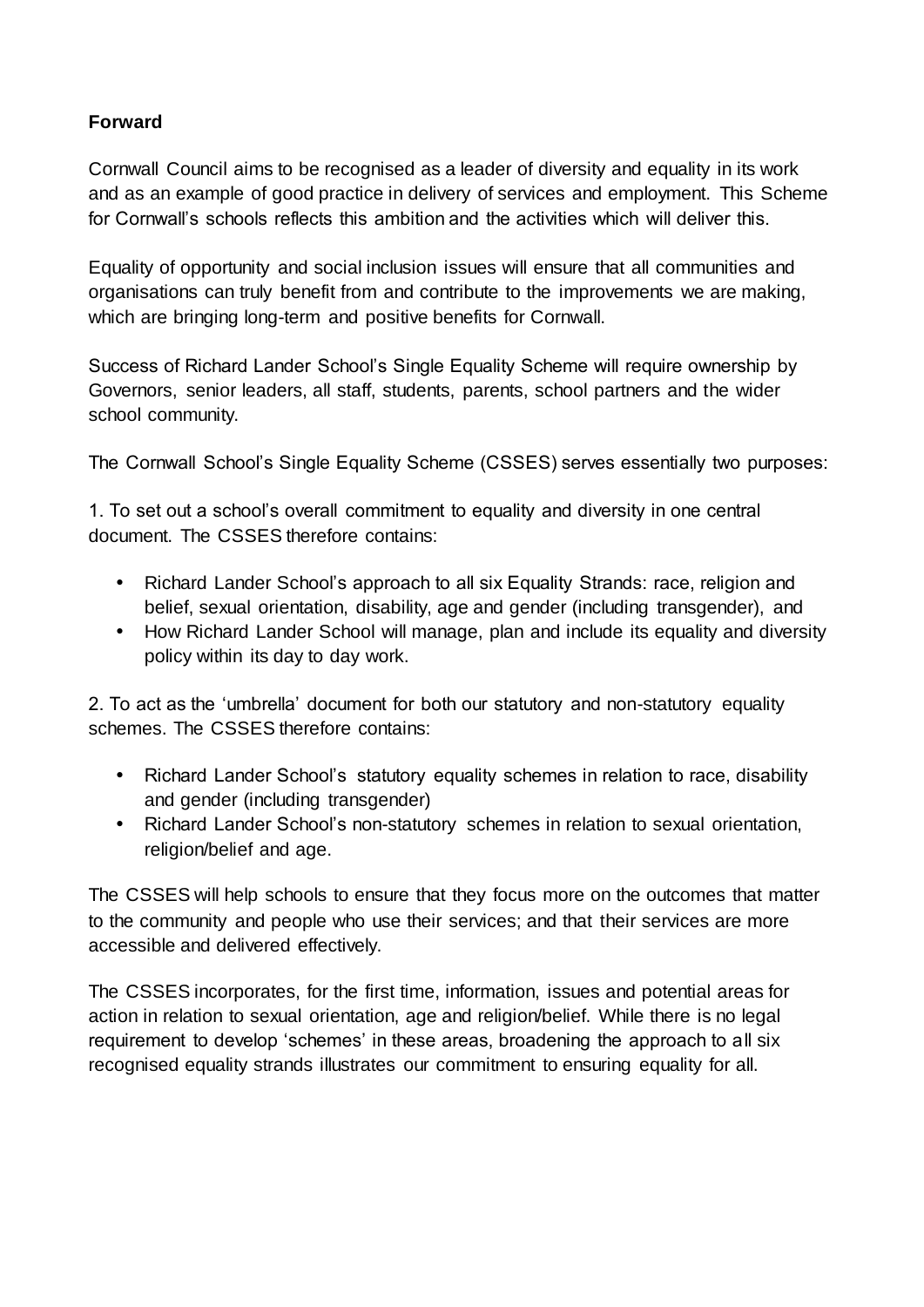## **1. Introduction**

In the implementation of this Scheme we have moved from a focus on an individual response to an approach that builds on race, disability and gender considerations from the start and at every level of Richard Lander School; at strategic, policy, management and classroom level. We need to be able to demonstrate what we have done and what we plan to do to improve opportunities and outcomes for students, staff, parents and other users of Richard Lander School. This scheme will be monitored and delivered through the Governors' role plus school improvement and self evaluation processes.

We will ensure that every student irrespective of race, disability, gender, religion and belief or sexual orientation is able to achieve high standards and that strategies are in place to tackle under–achievement. We will ensure that every pupil has access to the necessary support required to enable them to achieve their highest potential. We will ensure that Richard Lander School's procedures for reward and behaviour management are fair, effective and equitable.

We will ensure that the adults working or volunteering in Richard Lander School reflect as far as reasonably possible, a balanced gender mix, appropriate representation of diverse ethnic groups and disabled people. We believe that this will provide good role models for students from all backgrounds.

We will involve students, staff, parents, carers, governors and all other stakeholders in the development of our Single Equality Scheme. All stakeholders need to be involved from the very start and their involvement will inform the preparation, development, publication, review and reporting of the Scheme. The aim is to ensure that we meet the needs of people from different ethnic backgrounds, boys and girls, and children and adults with disabilities.

Our vision:

- For every student to feel valued for who they are, so they can grow and flourish into confident, successful adults
- For every student to have no barriers to opportunity, achievement, success or enjoyment
- For all our families to feel valued and their diversity recognised and celebrated
- That our wider community benefits from the work of the school, building on the values of community cohesion

# **Section 2 - School profile and values**

Richard Lander School is in located on the western edge of Truro and draws from the city's population plus the rural villages to the west and to the north coast. As a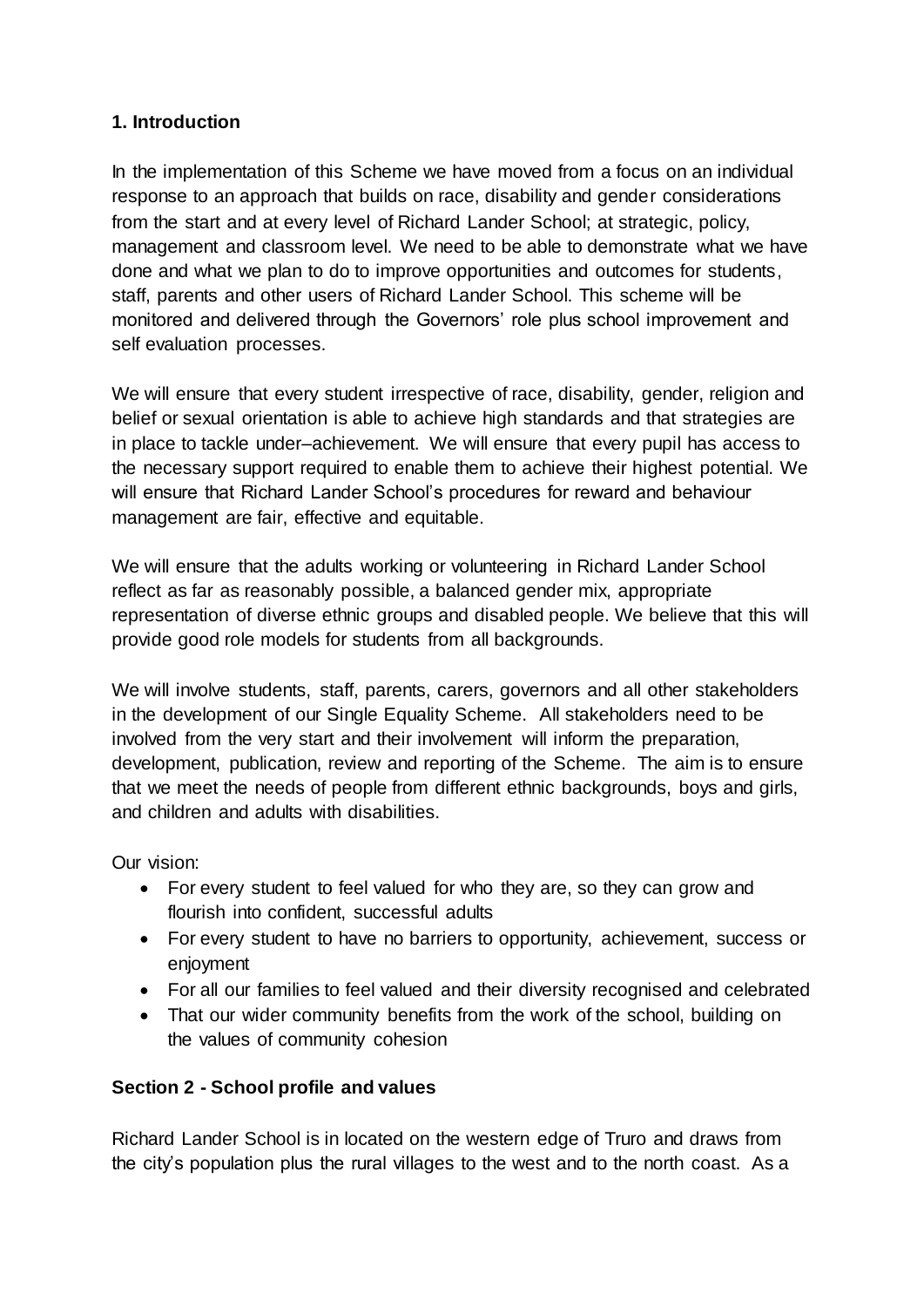popular and over-subscribed school, it also draws students from beyond its natural catchment.

The profile of our student cohort is analysed annually, using the DfE Raise Online report as an indicator for national comparison. Our staffing profile is analysed internally.

Richard Lander School is committed to:

- Tackling discrimination of all kinds: including race, disability, gender, gender identity, sexual orientation, religious belief and age discrimination.
- Positively promoting race, disability and gender equality.
- Creating good relationships with all groups it serves: by race, culture, gender, disability, sexual orientation, religious belief and age.
- Promoting equality of opportunity for all.

Richard Lander School will ensure that:

- School policies are consistently supportive of equalities issues
- Short, medium and long term planning is supportive of equalities issues
- The progress and welfare of students, against equalities measures, is effectively monitored and supported.
- Staffing matters, including recruitment and performance management arrangements, are supportive of equalities issues
- Engagement with stakeholders and local communities supports the effective delivery of the Single Equalities Scheme.

#### **Section 3 – Racial Equality and Community Cohesion**

Richard Lander School recognises that Black, Asian and Minority Ethnic people experience discrimination on the basis of colour, race, nationality, religion and ethnic origin. This discrimination manifests itself in all areas of their lives such as housing, employment, education and access to services. Racial harassment and violence is one of the most serious consequences of racism, damaging people emotionally and physically and limiting life choices and opportunities. Richard Lander School will take all necessary measures to prevent and tackle racial harassment and assist Black and Minority Ethnic people to live in freedom from harassment and to feel safe as they enjoy and achieve throughout their education

Richard Lander School is committed to working for the equality of all ethnic groups and the Governing Body understands its accountability.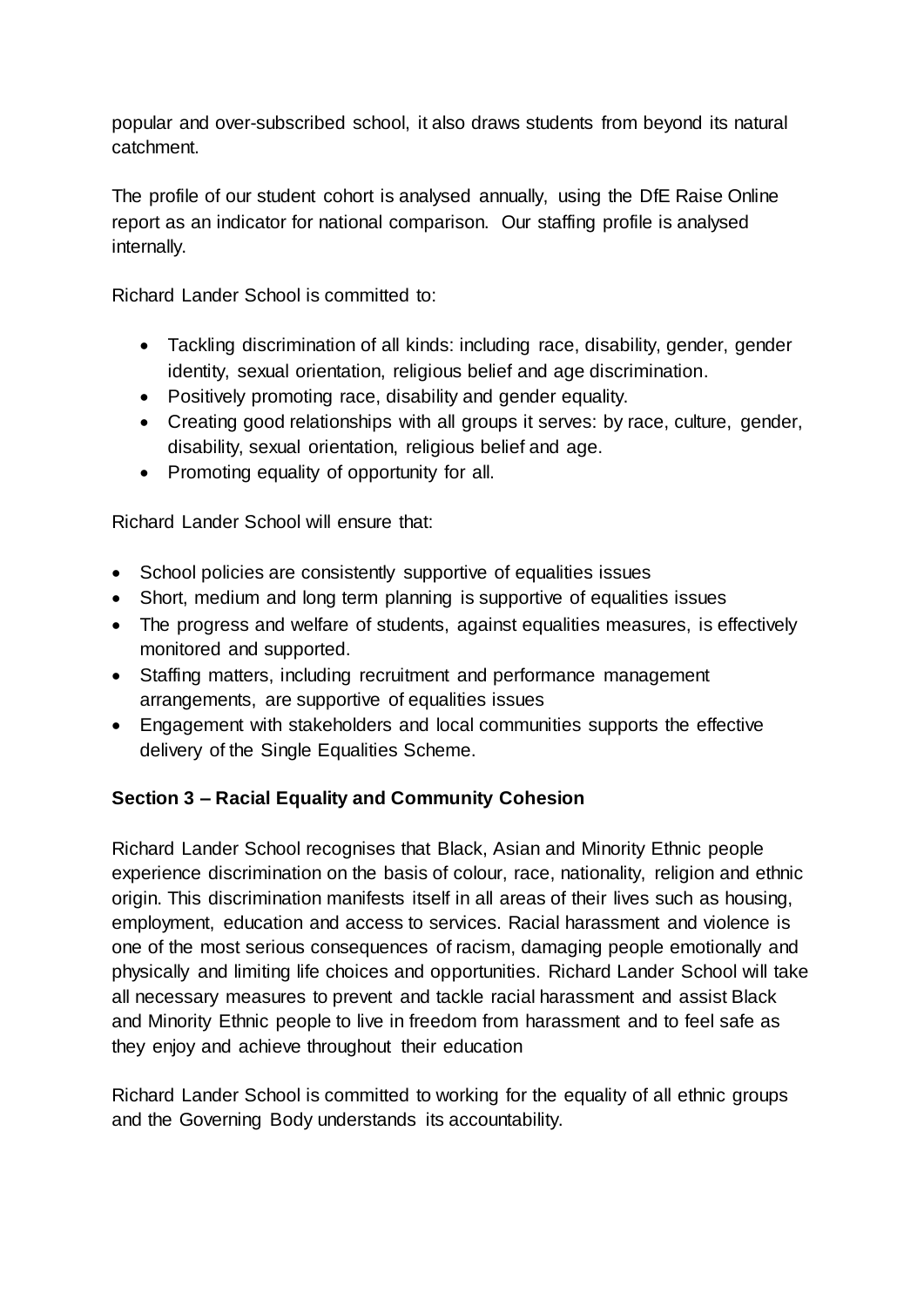Under the duty in the Race Relations (Amendment) Act 2000 to promote racial equality we will:

- 1. Tackle unlawful discrimination by:
	- Keeping accurate records of all ethnic and faith groups, their backgrounds and needs and how we respond to them
	- Dealing with complaints of discrimination and harassment speedily according to Local Authority Guidance, *Guidelines for Challenging and Dealing with Racial Harassment in Schools* and notify complainants of the outcomes and action taken
	- Encouraging dialogue between different racial groups on the appropriateness of our service offer
	- Preventing racial discrimination and promoting equality of opportunity and good relations between members of different racial, cultural and religious groups

2. Support cohesion by:

- Promoting activities that celebrate our common experience as well as those that recognise diversity generally and foster understanding and respect for the culture and faith of all our students and their families
- Encouraging students (and their families) of all ethnic groups to participate fully in all aspects of school life
- Using our support for the voluntary and community sector to promote good race relations
- Countering myths and misinformation that may undermine good community relations

3. Work in partnership with Black, Asian and Minority Ethnic individuals and groups to:

- Promote the active participation of minority communities in shaping the future of our school
- Ensure Richard Lander School staff (both permanent and temporary), learners and their families as well as our partners and the wider community fully understand the principles of good race relations
- Expand access across all communities and in all areas of school activity

Our *Race Equality Policy* forms part of the Richard Lander School Equality Scheme.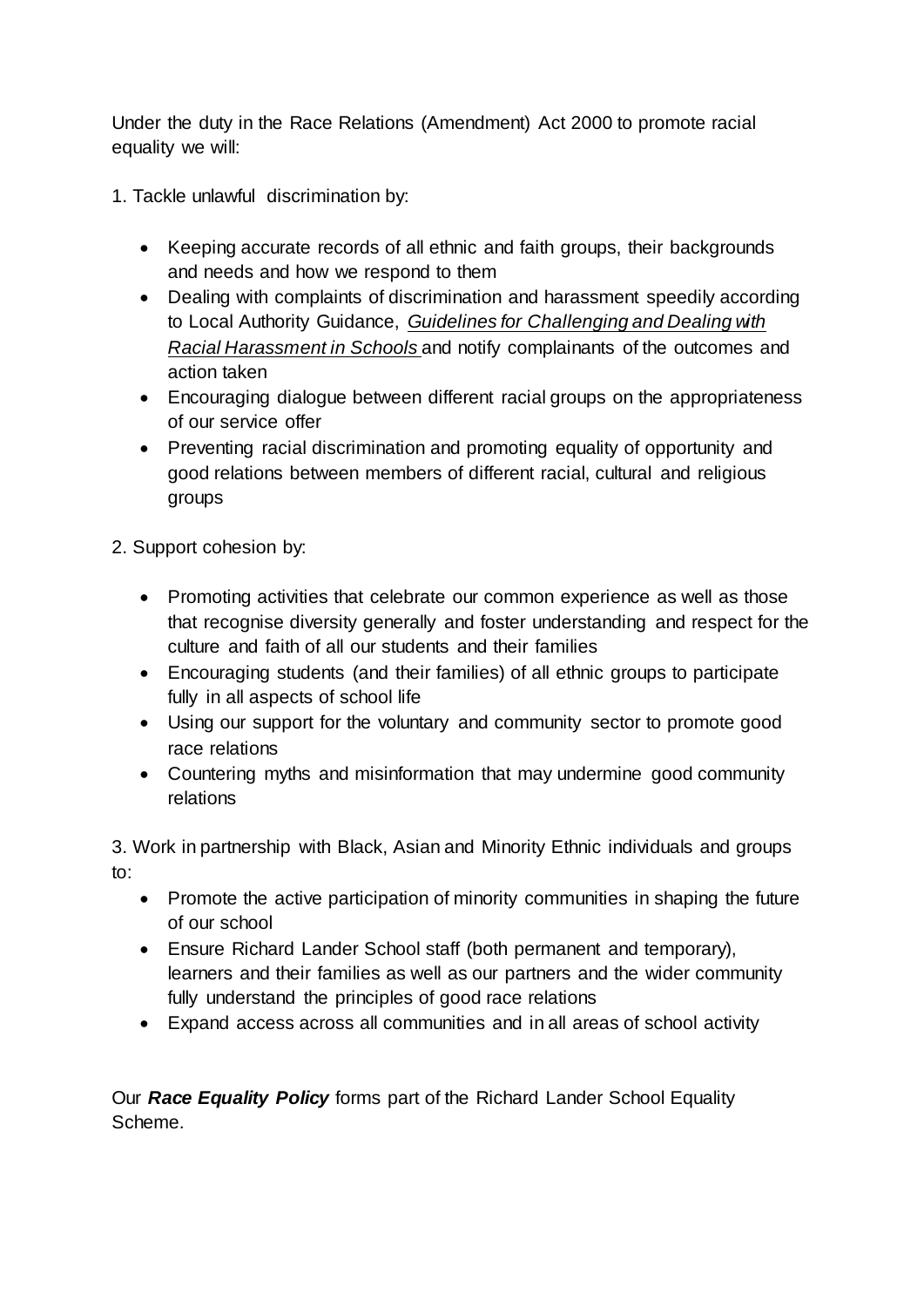# **Community Cohesion**

We fully embrace our role in promoting Community Cohesion in line with the Race Relations (Amendment) Act 2000.

Community Cohesion is the process that should happen in all communities to ensure that different groups and individual people get on well together. It should also allow for new residents and existing residents to adapt to one another's needs and cultural heritage.

At Richard Lander School, we will promote:

- A sense of shared values by celebrating the cultural diversity of our school community
- A sense of respect, tolerance and inclusion of all people and all cultures represented in the school and beyond it
- Community Cohesion through our curriculum offer, extra-curricular activities and through the welfare and support offered to all students and their families
- A global and cultural awareness through maintaining our International Schools Award and developing an action plan for further development in this respect.

# **Section 4 - Disability Equality Duty**

Richard Lander School's commitment to disabled learners, their families and also to staff equality, has four objectives:

We will promote equality for disabled people by:

- Removing barriers to accessibility, particularly in relation to education, employment and access to services, information and buildings
- Encouraging good practice by our partners through our advisory capacity
- Upholding the Social Model and our guiding principles in our role in procurement and in our partnership duties

We will tackle discrimination against disabled people by:

- Promoting positive images of disabled people
- Challenging patronising or discriminating attitudes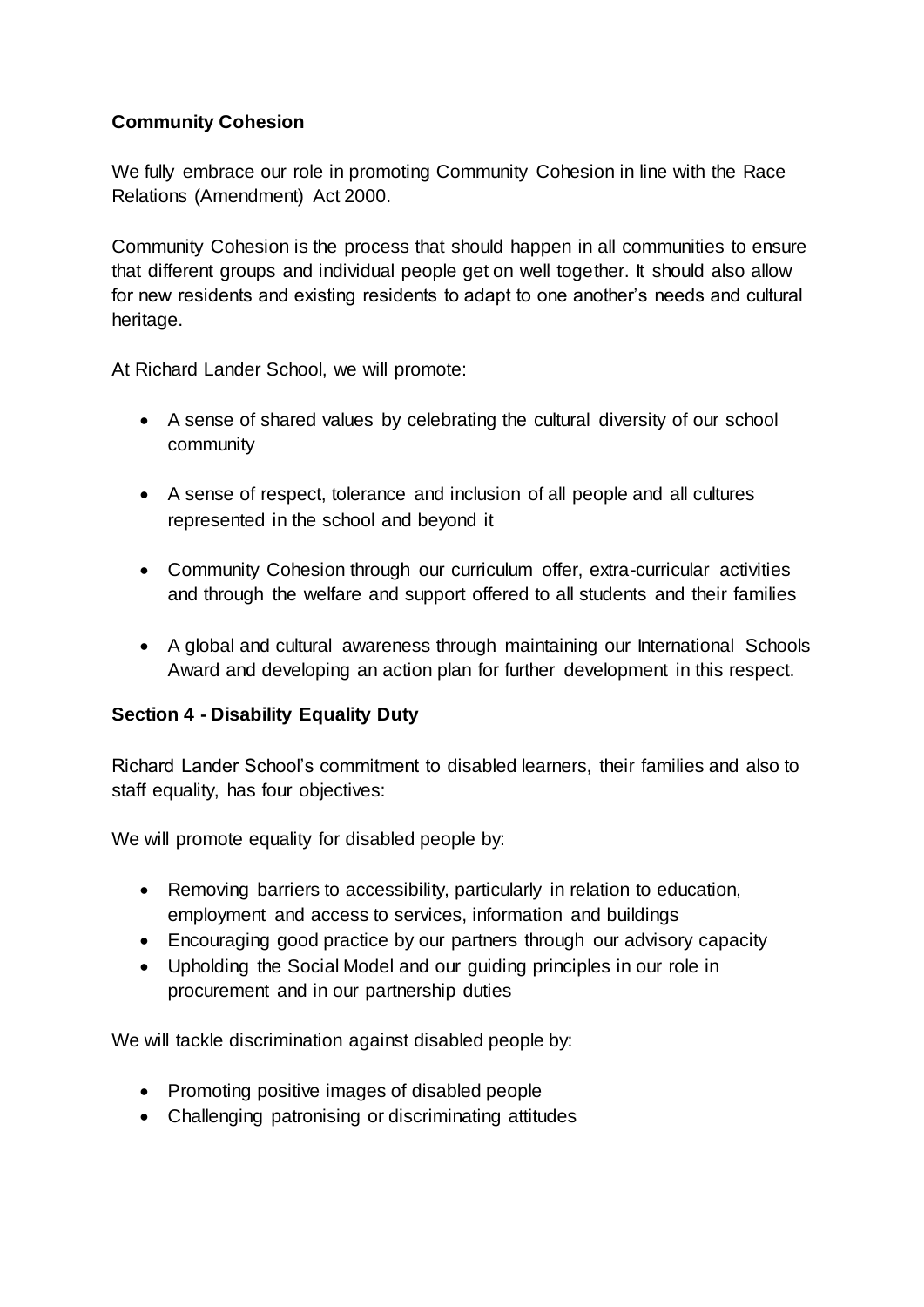Making the environment as safe as possible for and challenging antisocial or bullying behaviour against, or harassment of, disabled learners, staff and families

We will support disabled learners to achieve their full potential by:

- Providing where possible, support, assistance and care to disabled learners to enable them to lead independent lives
- Supporting the formation of groups, networks and services for disabled learners and disabled employees of Richard Lander School and people who are disabled in the community
- Supporting disabled learners, staff and carers according to their individual need
- Ensuring that the progress of learners or the career development of staff, is regularly monitored

We will work in partnership with disabled learners and their carers and staff by:

- Enabling disabled learners, their families and disabled staff to have active participation in all areas of school life
- Involving disabled learners, their families and disabled staff in the changes and improvements we make
- Consulting with disabled learners, their families and disabled staff on issues affecting them rather than with people acting on their behalf

We welcome the requirements of the Disability Equality Duty and this section sets out our commitment to meeting the Duty. Our Scheme shows how we promote disability equality across all areas of Richard Lander School, to disabled students, staff, parents, carers and other school users.

When carrying out our functions, we will have due regard for the need to:

- Promote equality of opportunity between disabled people and other people
- Eliminate discrimination that is unlawful under the Disability Discrimination Act (1995)
- Eliminate disability related harassment
- Promote positive attitudes towards disabled people
- Encourage participation of disabled people in public life
- Take steps to meet disabled people's needs, even if this requires more favourable treatment
- Have a Disability Equality Scheme

We plan to increase access to education for disabled students by: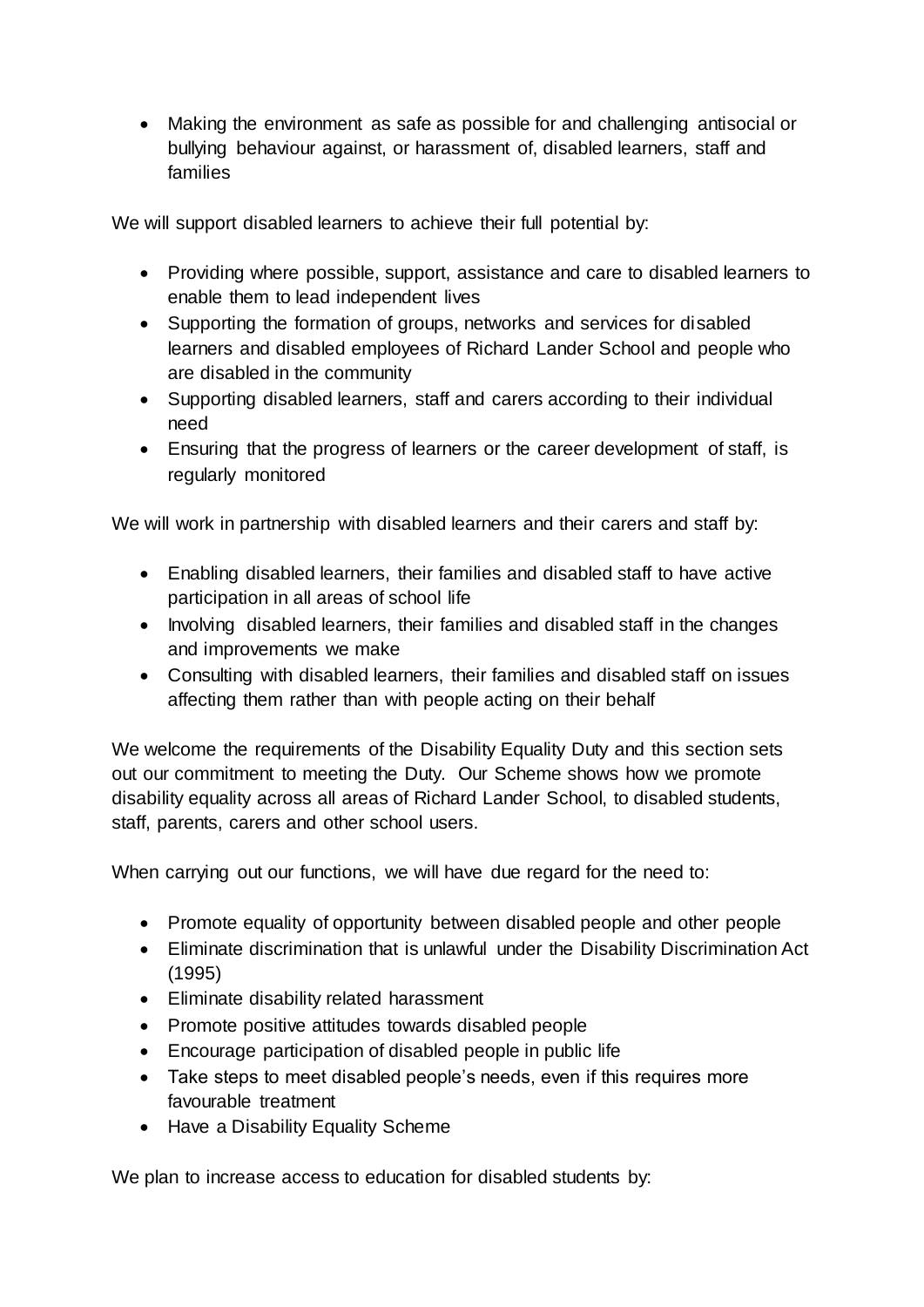- Increasing the extent to which disabled learners can participate fully in the curriculum offer
- Increasing the inclusion of positive images of disabled people across the curriculum
- Improving the environment of Richard Lander School to increase the extent to which disabled learners can take best advantage of education and associated services
- Improving the delivery of information to disabled learners, to the standard of which is provided in writing for learners who are not disabled.

This is detailed in Richard Lander School's Accessibility Plan.

# **Section 5 - Gender Equality Duty (including Transgender)**

Richard Lander School will:

- Promote the equality of women and men and properly address issues of sexual discrimination
- Ensure gender stereotypes are addressed at every level both within and beyond the curriculum, within an equalities framework
- Work in partnership with other agencies to eliminate sexual harassment, domestic violence and other hate crimes
- Ensure the rights, of transgender people are fully respected, under the Gender Recognition Act 2005.

We will ensure that we:

- Eliminate unlawful discrimination and harassment on the grounds of gender; including domestic violence, sexual violence, bullying and exploitation
- Promote equality of opportunity between women and men in all of our functions
- Monitor student progress in relation to gender and address issues as are presented by this
- Address gender stereotyping in subject choices, careers advice and work related learning. This is also addressed through aspects of the curriculum
- Monitor behavioural issues and incidents of bullying by gender, and address issues as are presented by this
- Where relevant, incidents are reported to the Local Authority.
- Staffing levels, specialism and levels of responsibility are monitored with a view to ensuring there is good representation of each gender

# **Section 6 - Religion and Belief Discrimination**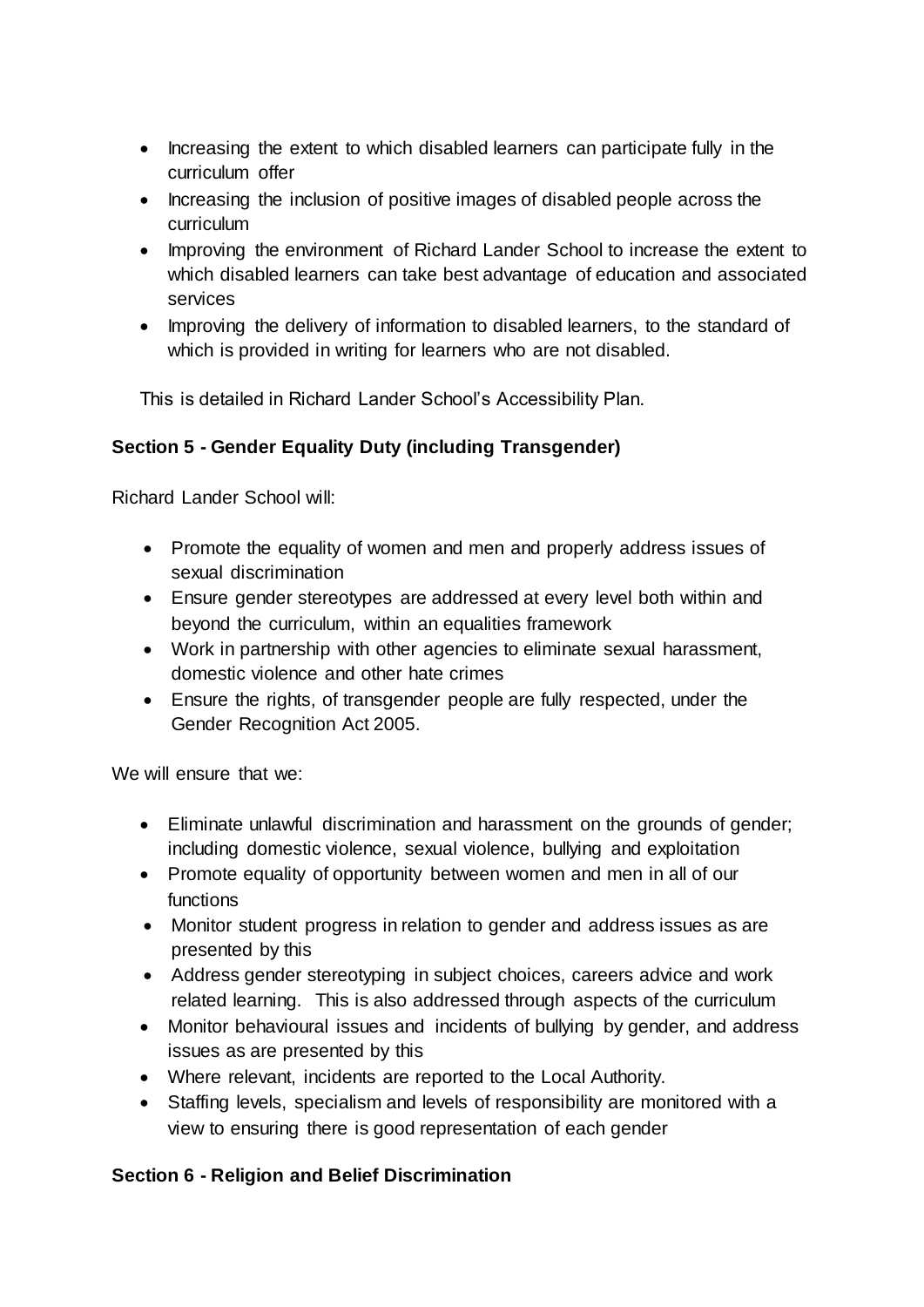Richard Lander School recognises that people can face discrimination because of attitudes in society towards the faith communities to which they belong. Faith-based hate crime has been a new phenomenon in recent years, developing a character that is distinct from race hate crime.

We also recognise that a person's religious (or similar) beliefs may mean that they have different needs, demands and expectations, which require flexibility.

We are committed to eliminating discrimination and exclusion on the basis of religion or belief.

We also recognise the need to consider the actions outlined by the Equality Act 2006 (Religion & Belief) which requires us to assess the impacts which our policies, functions and procedures have on promoting equality for people based on their religion, belief and non-belief.

Equality with regard to religion or belief is promoted at all levels in Richard Lander School and particularly within the RE and PD curriculum. This is supported by:

- Thought for the week
- Festival of the week (via moodle)
- Marking key national / international events, such as National Holocaust Day
- Visiting speakers into assembly
- Raising awareness of local faith events
- Making provision for students to have space and dignity when practising their faith, or to take a course of study in their particular faith, if requested
- Flexibility to allow parents to request their children be withdrawn from RE lessons on moral / religious grounds

We will monitor the effectiveness of this aspect of the Scheme through:

- Ensuring that both RE & PSHE have an important status in the curriculum and are properly resourced.
- Student conferencing activities
- Monitoring student progress, where possible, for students of different religious affiliations
- Monitoring other relevant data such as attendance, rewards and behavioural incidents

# **Section 7 - Sexual Orientation Discrimination**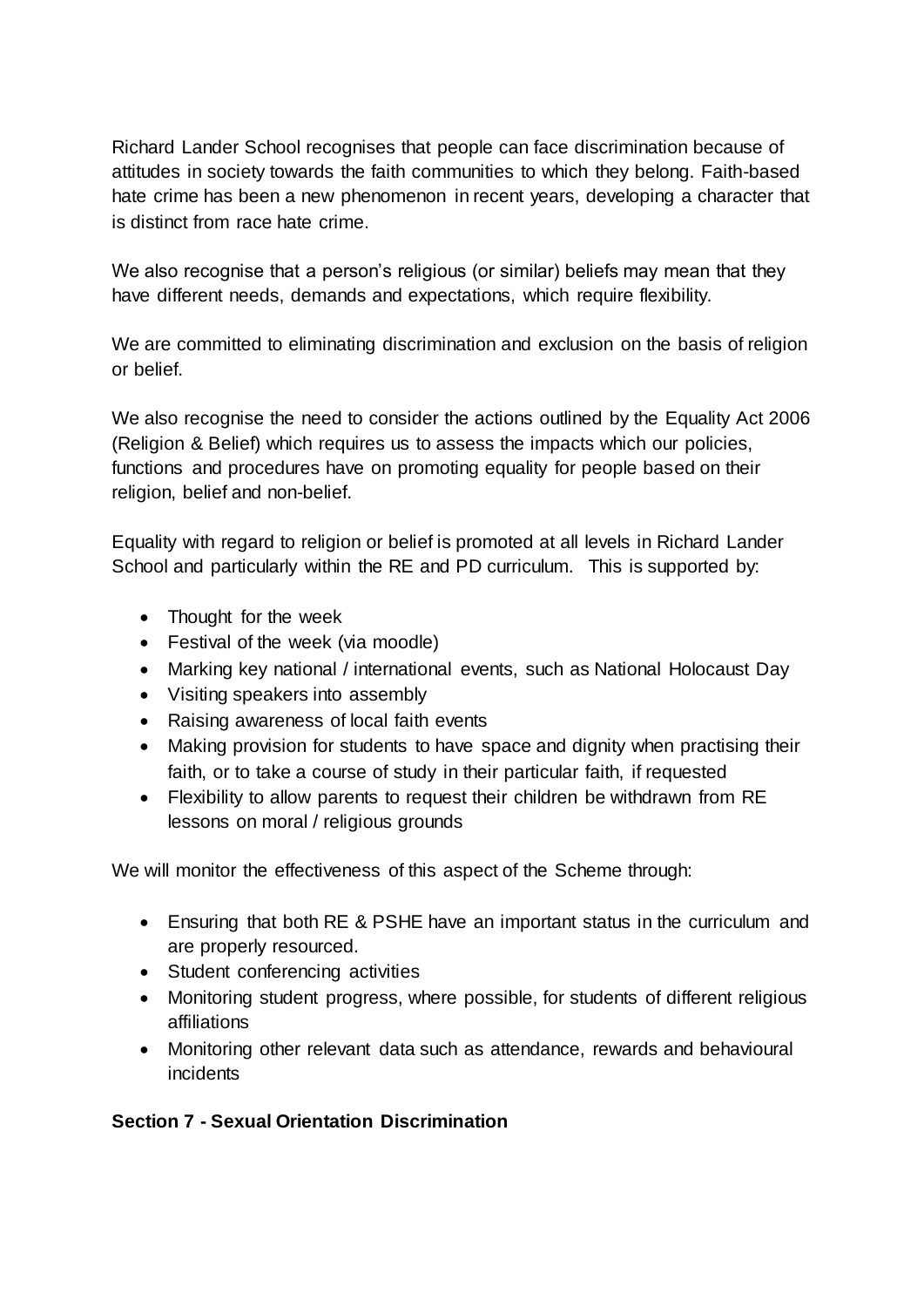Richard Lander School is committed to combating discrimination faced by lesbians, gay men, bisexual and transgender (LGBT) people. We aim to ensure equality of opportunity for LGBT people across services and employment.

We will respect the rights of individuals to be open about their sexual orientation, tackle homophobia, challenge stereotyping and improve knowledge about LGBT communities, both internally and to the community as a whole.

Our school recognises the need to protect learners from unlawful discrimination and harassment on grounds of sexual orientation as required by the Equality Act (Sexual Orientation) Regulations 2007. We are committed to taking a pro-active approach to preventing all forms of homophobia within Richard Lander School and will assess the impact of our policies, functions and procedures on promoting sexual orientation equality as part of the Equality Impact Assessment process.

We will deal with complaints of discrimination and harassment speedily and according to Local Authority Guidance and notify complainants of the outcome and actions taken.

Our curriculum will effectively deal with issues of sex and relationships education (mainly through PSHE).

We will also involve and take advice from external agencies where this can be of support to the school.

#### **Section 8 – Age Discrimination**

Richard Lander School is committed to promoting equality of opportunity for younger and older people. We recognise that at times, society has negative attitudes, stereotypes and myths about young people and older people. These attitudes can lead to people being socially and economically disadvantaged, excluded and marginalised.

We believe that all people have the right to equality of opportunity and can make a significant and valuable contribution to the wider community.

Age equality means securing the equal participation in society of people of every age, securing a balance between equal citizenship, equality of opportunity, equality of outcome and respect for difference.

We will ensure that through the curriculum and the opportunities beyond it, barriers to community cohesion and are addressed and the values of tolerance and respect are upheld.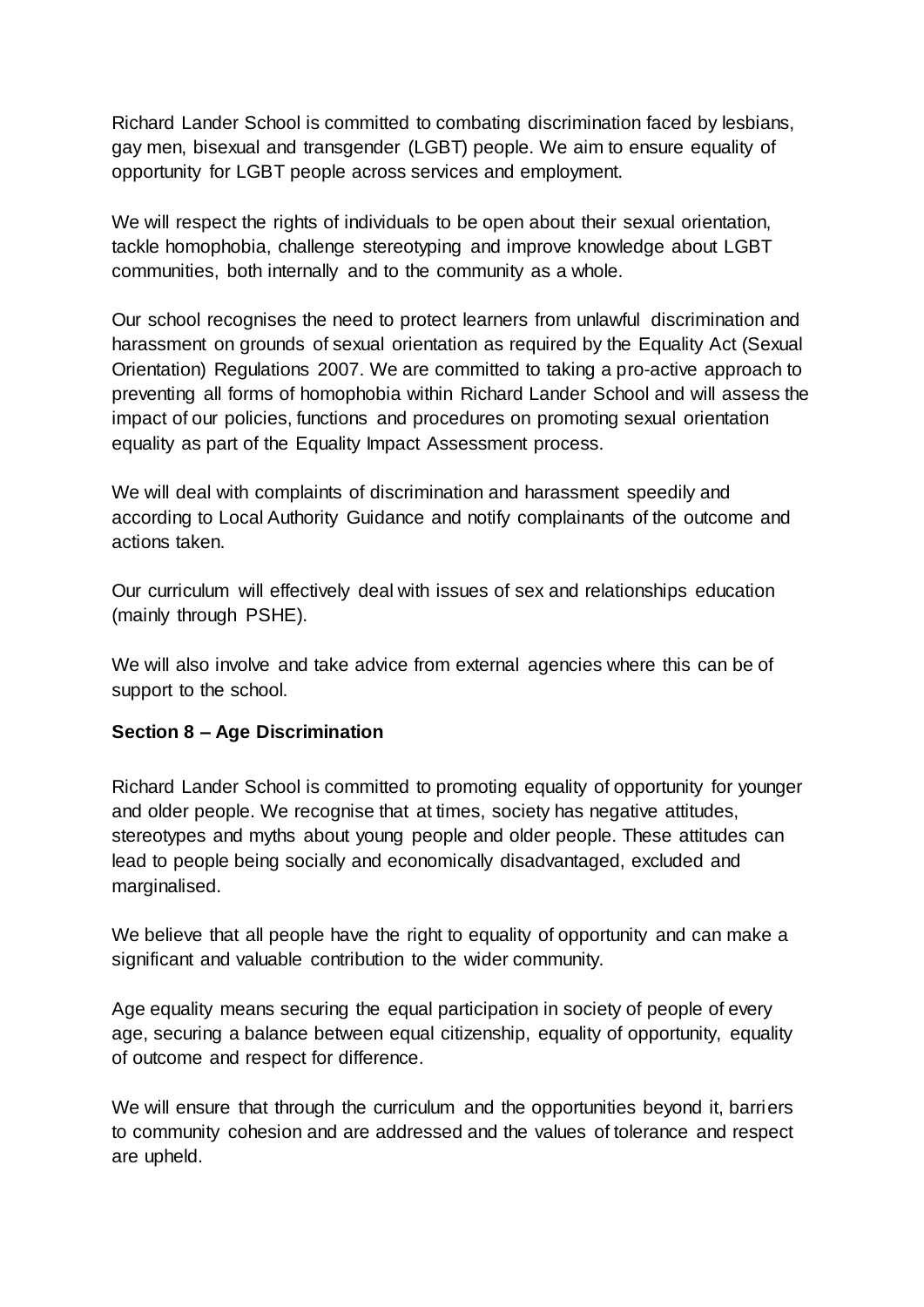We will also ensure that in our recruitment practices, as well as staff development opportunities, that we are fully inclusive in our approach to age issues within the workplace.

#### **Section 9 - Anti-bullying and Discriminatory Policy Framework**

All forms of bullying and discrimination are unacceptable. We have set out the measures that we will take to address bullying and discriminatory incidents in our Anti-Bullying Policy. We submit data regarding bullying and discriminatory incidents to the Children, Schools and Families Service.

Our objectives are to prevent harassment or bullying of any kind and create an ethos where acceptance, tolerance and respect for others are the hallmarks of all that we do.

Students are encouraged to speak to an adult if there is an issue with bullying. This could be their form tutor, Director of Learning, wider Student Support team or a member of the Senior Leadership Team (SLT). With regard to issues of safeguarding, students are encouraged to report this to the Designated Senior Person.

Students can also report issues anonymously through a help box, Connexions or our peer mentoring group "Respect".

Our anti-bullying policy is reviewed annually, in line with the Cornwall and Isles of Scilly Local Safeguarding Children Board Anti-Bullying and Discriminatory Policy Framework.

The impact of our policy will be assessed through:

- Termly analysis of behavioural incidents and exclusions analysis
- Student conferencing activities, particularly through the Student Council
- Student and parent surveys
- Communication with external partners such as Anti-Bullying Cornwall (A.B.C.) and Connexions

Staff will receive relevant training in relation to bullying and discriminatory incidents relating to homophobia, racism, disability harassment, sexual and gender bullying, and religious harassment.

Richard Lander School subscribes to the Anti-Bullying Cornwall Consortium's good practice in recording bullying and discriminatory incidents and reporting them in accordance with Local Authority guidelines.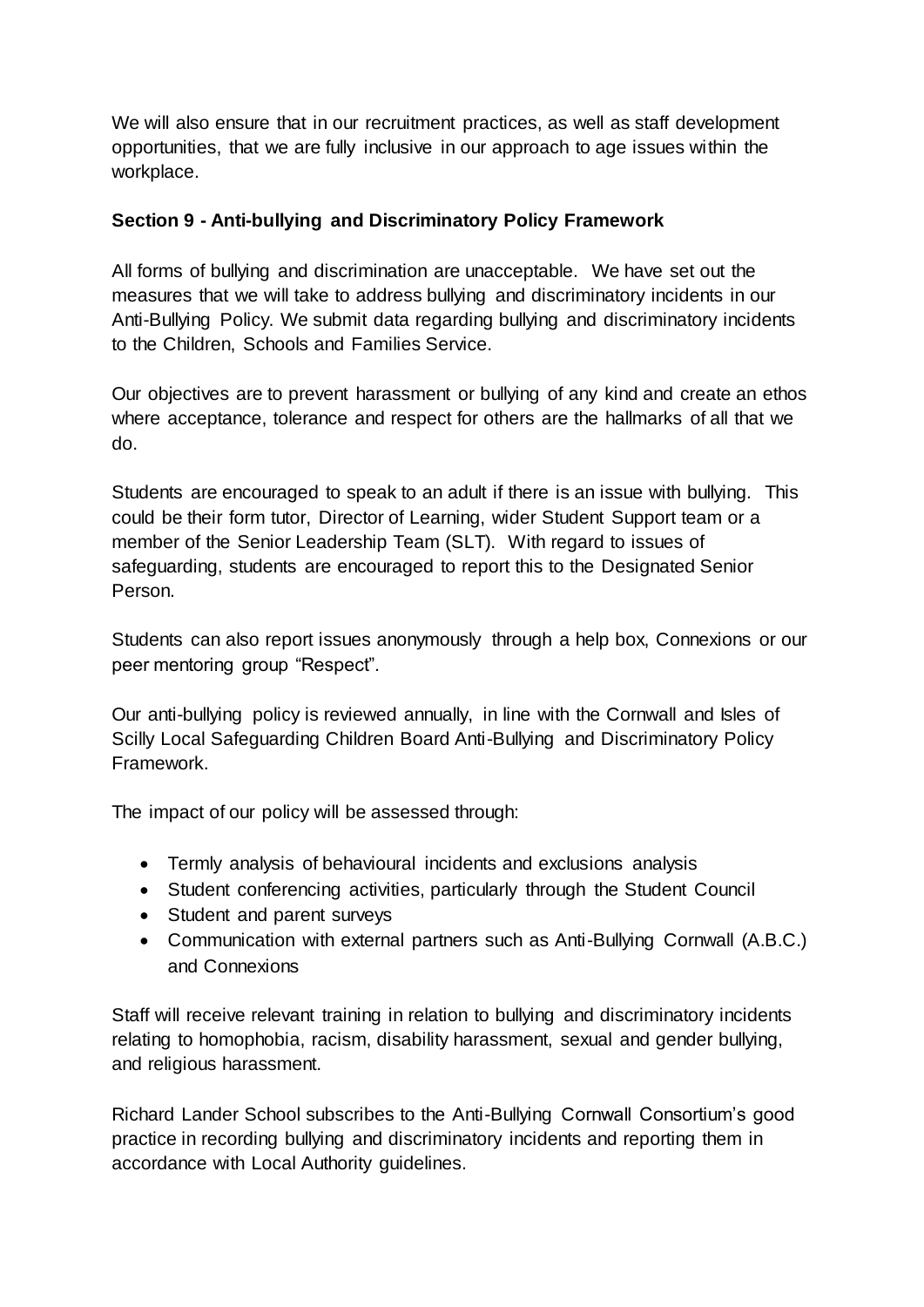## **Section 10 - Employment Practices**

Richard Lander School observes the principles of equal opportunities in how we employ, develop and treat our staff.

We will ensure that:

- We observe and implement the principles of equal opportunities in employment and adhere to all relevant legislation and Local Authority guidelines.
- We are fully compliant with the requirements of safer recruitment legislation and that staff who manage the employment and recruitment processes have undertaken the required training
- All teaching staff are subject to performance management and support staff have an annual review
- The school will adopt the Local Authority Manual of Personnel Practice and will follow the advice of Local Authority officers in all matters regarding employment matters
- Be accommodating, where reasonably possible, to support staff whose caring and domestic responsibilities may need them to work part-time or flexible hours

#### **Section 11 - Equality Impact Assessments**

We will regularly review key policies, functions and procedures relevant to meeting the duties set out under this Single Equalities Scheme.

We will assess the impact of our current policies, functions and procedures through Equality Impact Assessments. This will also help to inform future planning and focus.

#### **Section 12 - Consultation and Information**

We will involve stakeholders in the preparation of the school's Single Equalities Scheme in the following ways:

- *Students* Through the PSHE curriculum and through Student Voice, including the Student Council
- **Parents** A copy of the Scheme will be put on the school's website and parents will be requested to give input into its further development
- *Staff and Governors* A copy of the Scheme will be shared with the staff team, who are requested to give input into its further development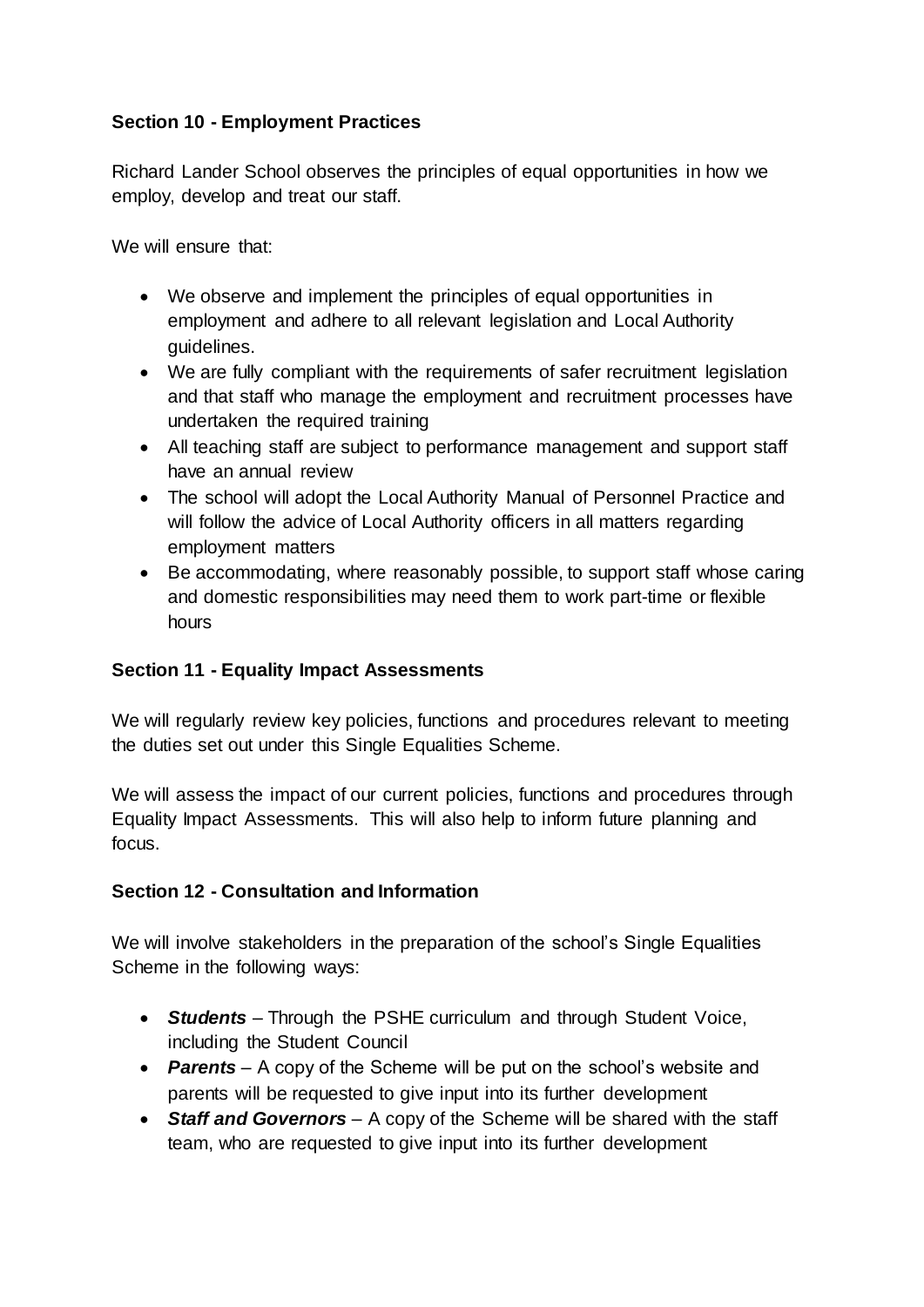*External Partners* – The school will discuss the Scheme, plus associated school policies, with relevant multi-agency partners

## **Section 13 – Governor Responsibility**

The Governing body accepts its responsibility to promote equality and eliminate discrimination and harassment, as outlined in this Single Equalities Scheme. Governors will ensure the school meets the requirements of the Race, Disability and Gender Equality Duties, and meets the requirements of the Equality Act 2006 Religion and belief and Equality Act (Sexual Orientation) Regulations 2007.

Governors will do this through:

- Involvement in the formulation and review of the Single Equalities Scheme and all other related policies
- Attendance at relevant Local Authority briefings
- Involvement in setting school priorities and systems for monitoring and accountability
- Ensuring the Scheme is effectively impact assessed

#### **Section 14 - Contracting and Procurement**

Most aspects of contracting and procurement will be out of the school's jurisdiction to manage as Richard Lander School is a PFI build. This means that the Local Authority and the PFI will deal with matters of contracting and procurement.

#### **Section 15 - Reporting and reviewing the scheme**

Relevant issues arising out of the Scheme will be addressed through Governing Body meetings. Specific aspects relevant to closer monitoring (eg: progress of specific groups of students) will be reported directly to the Governing Body through the Students and Curriculum committee. The Single Equalities Scheme Action Plan will be reviewed every third year, with input from the Governing body.

#### **Section 16 – Publication**

Richard Lander School's Equality Scheme will be published on the school's website.

#### **Section 17 – Complaints**

The Single Equality Scheme covers a wide degree of equalities issues which the school commits to supporting, in line with national legislation.